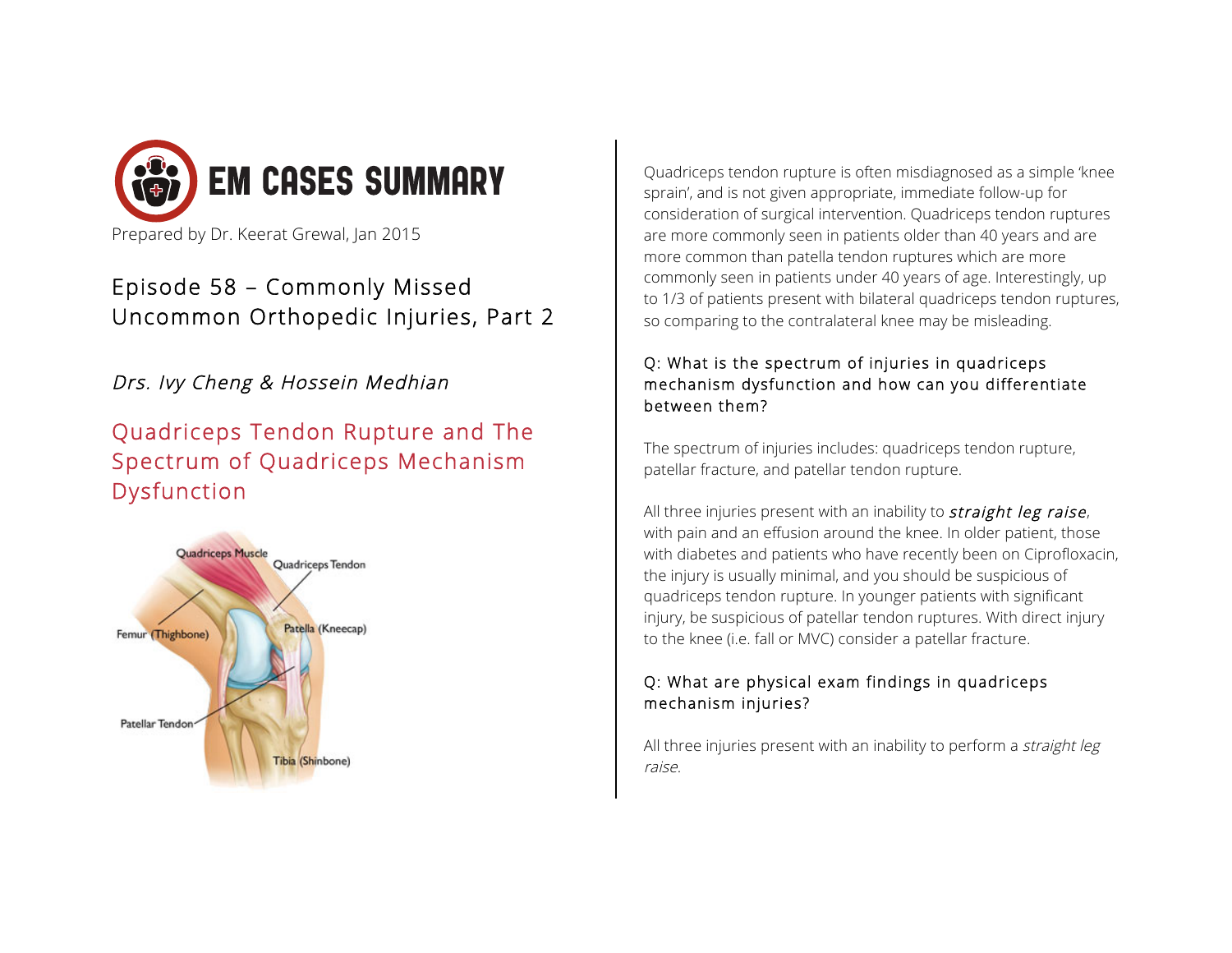In a quadriceps tendon rupture, you can usually palpate a gap in the tendon above the knee. You may be able to see a suprapatellar gap (Fig 10) when inspecting the knee from the side.



Fig 10: Suprapatellar Gap

The triad of acute knee pain, inability to actively extend the knee and a suprapatellar gap clinch the diagnosis of quadriceps tendon rupture.

In a patellar fracture, patients will have tenderness over the patella. In a patellar tendon rupture, there will be a gap distally in the tendon below the patella.

### Q: What are the typical x-ray findings in quadriceps tendon injuries?

Usually patients have normal x-rays. With a quadriceps tendon rupture, you *may* see *patella Baja* (patella rides lower than usual). In a patellar tendon rupture, you may see *patella Alta* (patella rides higher than usual).



### Q: What is the ED management of patients with a suspected quadriceps tendon rupture?

These patients require a knee immobilizer (e.g a Zimmer Splint). These patients can be weight bearing, and should have orthopedics follow up within a few days for surgical consideration.

Clinical pitfall: Quadraceps mechanism injury is one of the only injuries that requires a knee immobilizer. Meniscal tears, ACL, MCL and PCL injruries are often *inappropriately* immobilized in a Zimmer splint.

## Gastrocnemius Tears

Patients with calf pain and Gastrocnemius tears are often misdiagnosed as having a DVT. In fact, one small study showed that gastrocnemius tears were misattributed to DVT in 29% of patients. This confusion occurs because sometimes patients who suffer a gastrocnemius tear report a prodrome of calf tightness several days before the injury, suggesting a potential chronic predisposition. With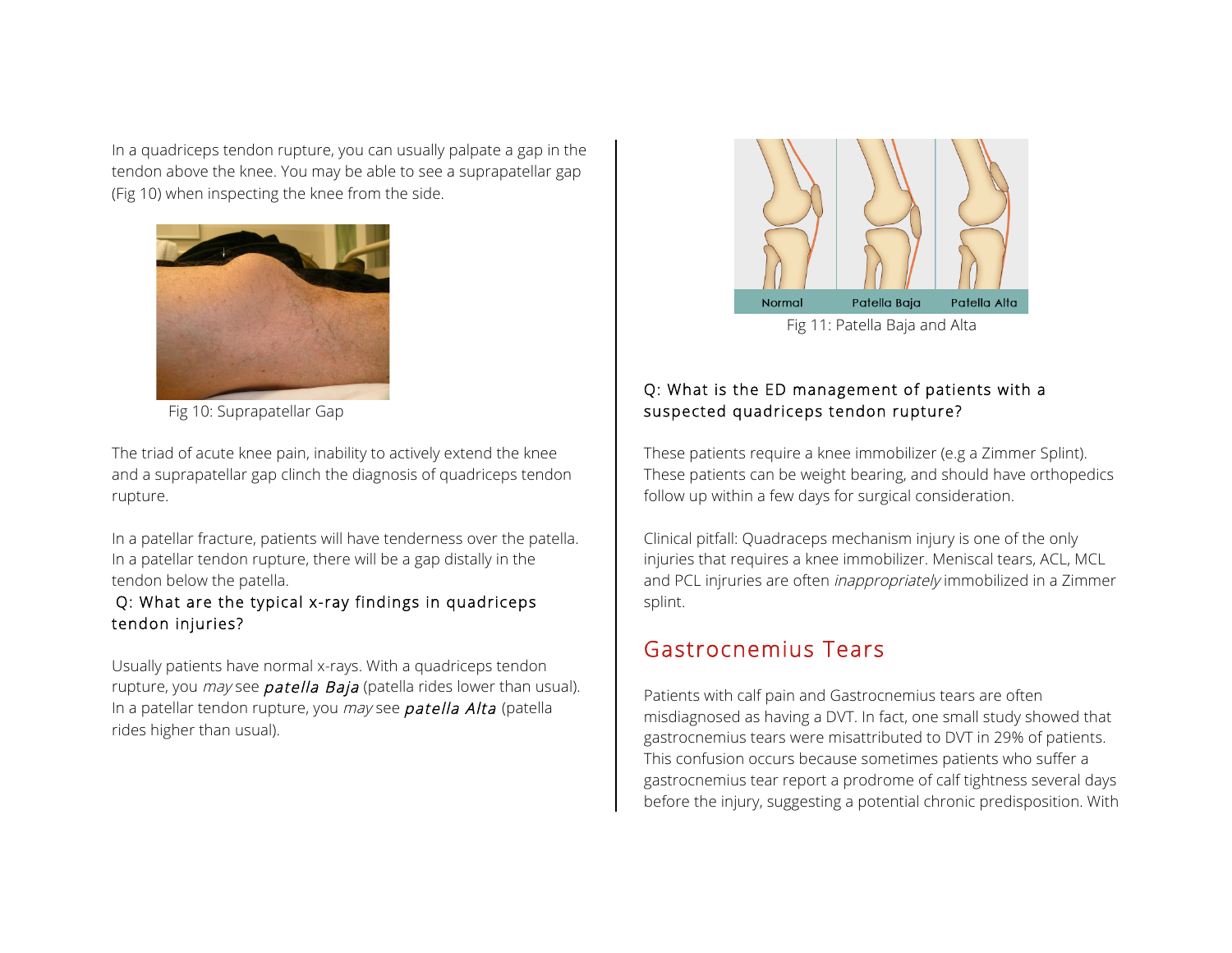a good history and physical, and POCUS if you're skilled at it, needless work-ups for DVT can be avoided.



Q: What is the mechanism of injury in a gastrocneumius tear?

This injury typically occurs in sports requiring jumping or running up a hill, when a forceful push-off with the foot causes the gastrocnemius to attempt a forceful contraction against an already lengthened state. The gastrocnemius tear injury is also known as 'Tennis Leg' or the 'Weekend Warrior' because it usually occurs in people who are intermittently active in sport.

### Q: How can a gastrocneumius tear be differentiated from a DVT?

In DVT, the affected leg may be more swollen then the other leg – this is not usually seen in a gastrocnemius tear. If there is swelling in a gastrocnemius tear, it is usually isolated to the medial aspect of

the leg.

You may be able to palpate a divot between the junction of the gastrocnemius muscle and tendon in the setting of a complete tear. And finally, you may see early bruising.

## Q: What are key physical exam findings in a gastrocnemius tear?

Patients will have tenderness of the entire medial gastrocnemius muscle, but will be more painful at the medial musculotendinous junction. You may be able to see a visible defect in the medial aspect of the gastrocnemius or palpate a gap in the muscle.

Perform a *Calf Raise Test* (see Fig 12), where the patient in a standing position plantarflexes one ankle so that they stand up on their tip-toes with one leg. In an Achilles tendon rupture, patients will not be able to perform this test. In a gastrocnemius tear, this test will reproduce the pain, but patients can partially complete the test.